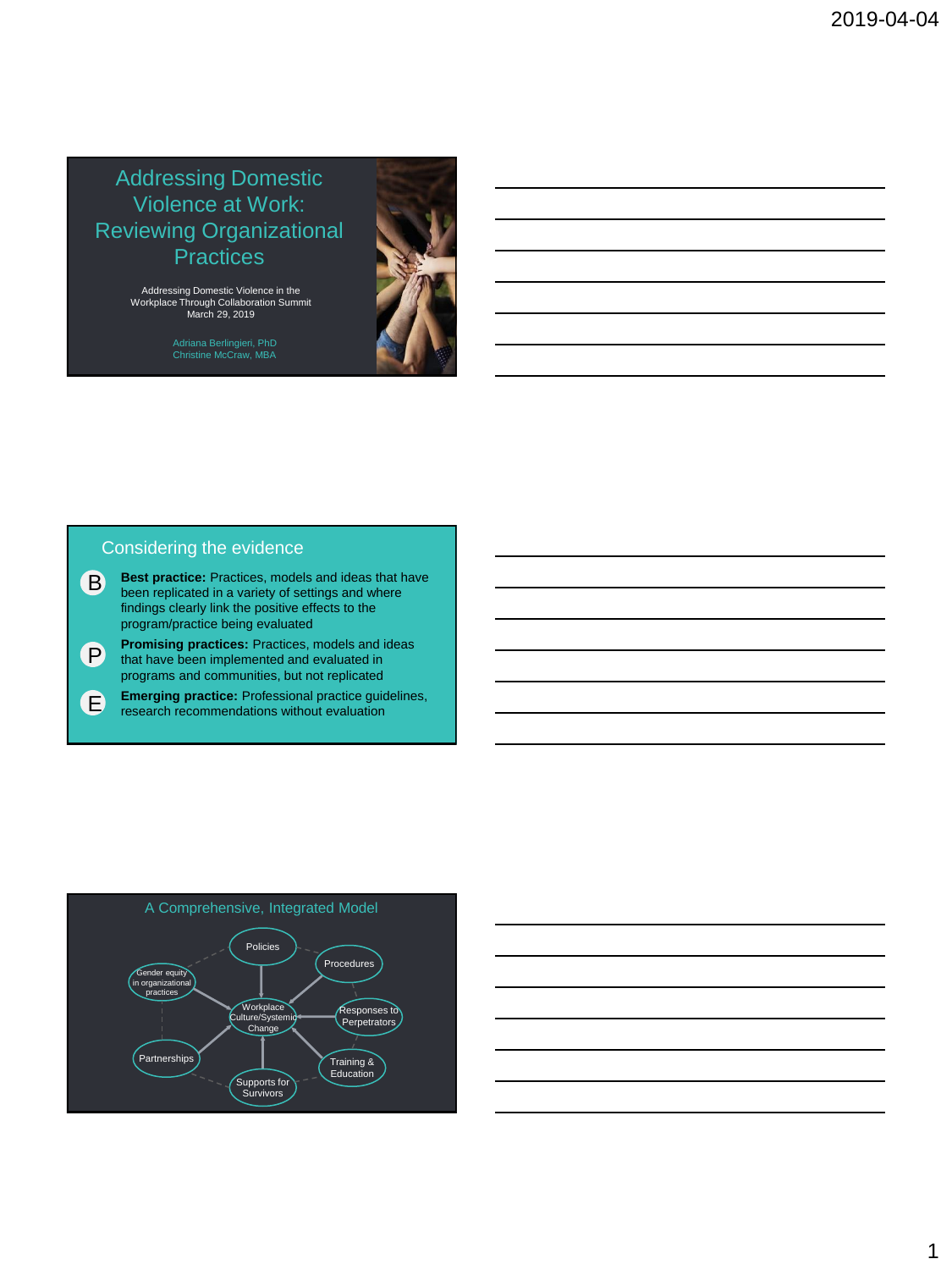

| <u> 1989 - Andrea Santa Andrea Andrea Andrea Andrea Andrea Andrea Andrea Andrea Andrea Andrea Andrea Andrea Andr</u> |  |
|----------------------------------------------------------------------------------------------------------------------|--|
|                                                                                                                      |  |
|                                                                                                                      |  |
|                                                                                                                      |  |
|                                                                                                                      |  |





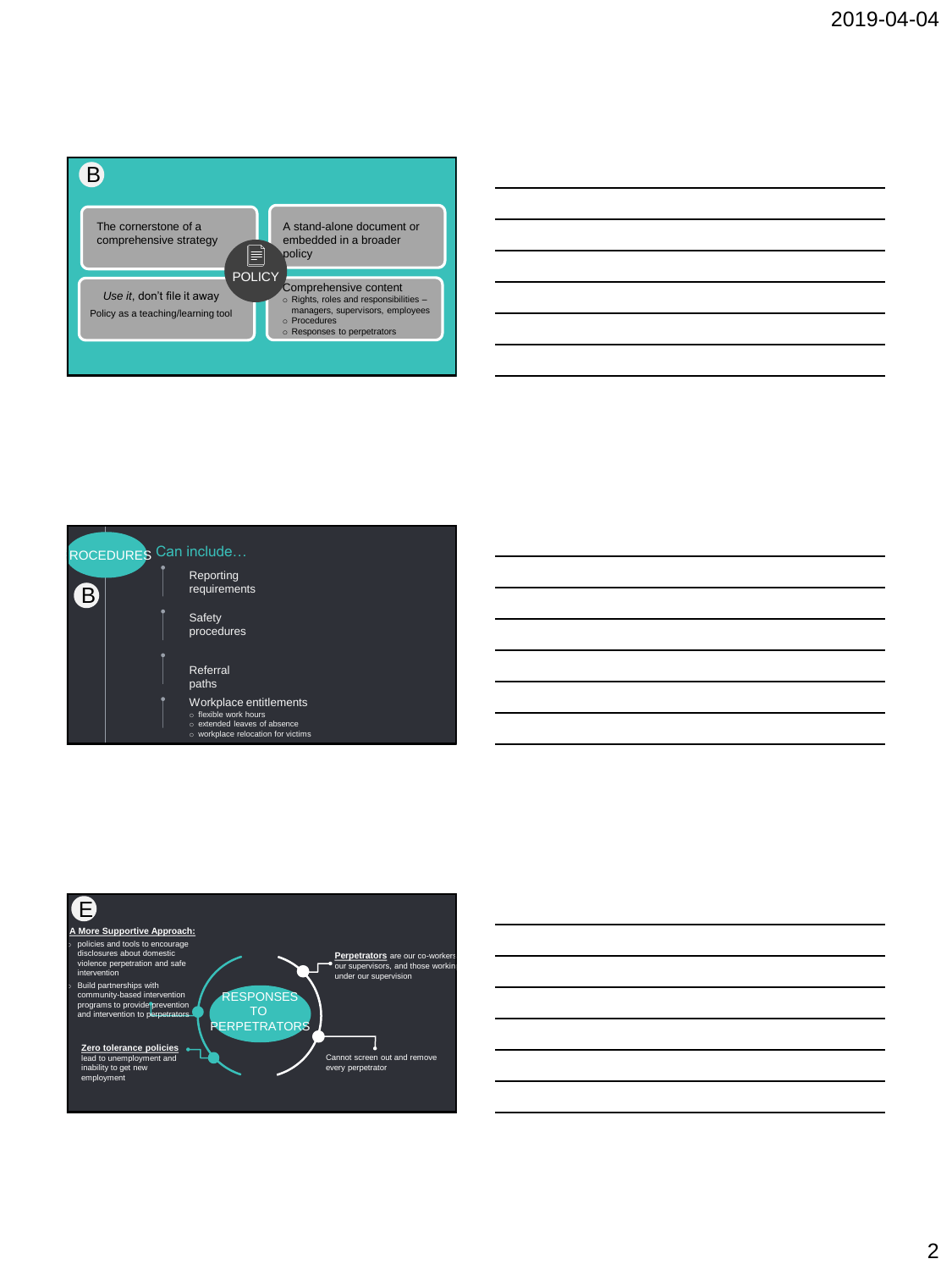





### B

### **Use a bystander approach in training**

As people begin to adopt to the bystander role, they are more likely to intervene. Banyard, 2011

- sense of community
- A positive message that change is o possible
- Effective for gaining support among managers & employees and men &
- Tools and confidence to intervene in
- potentially abusive situations moves people from an abstract issue to engagement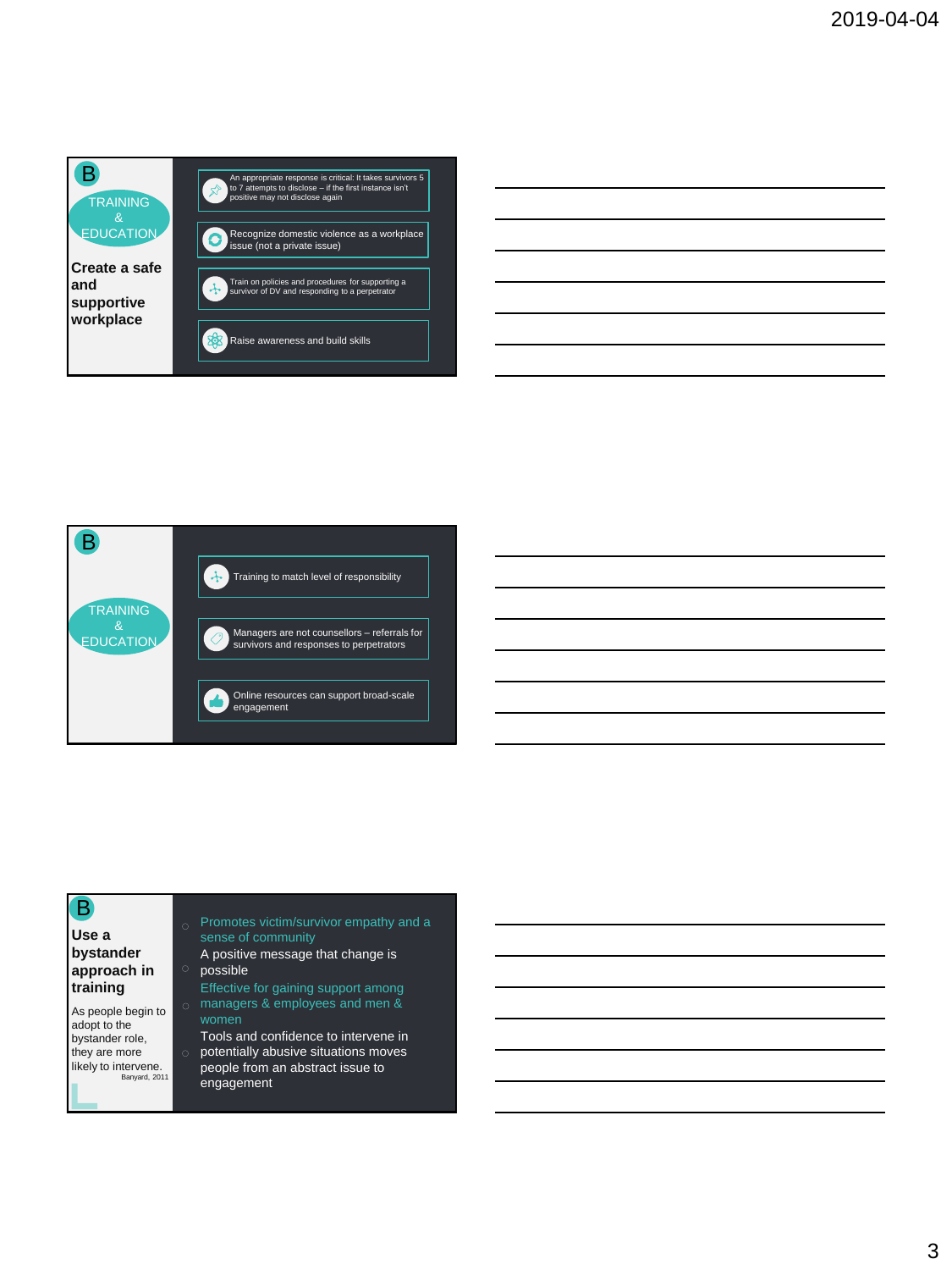





Employers, supervisors, unions, JHSCs/HSRs, and communitybased organizations can work together

1 PARTNERSHIPS

4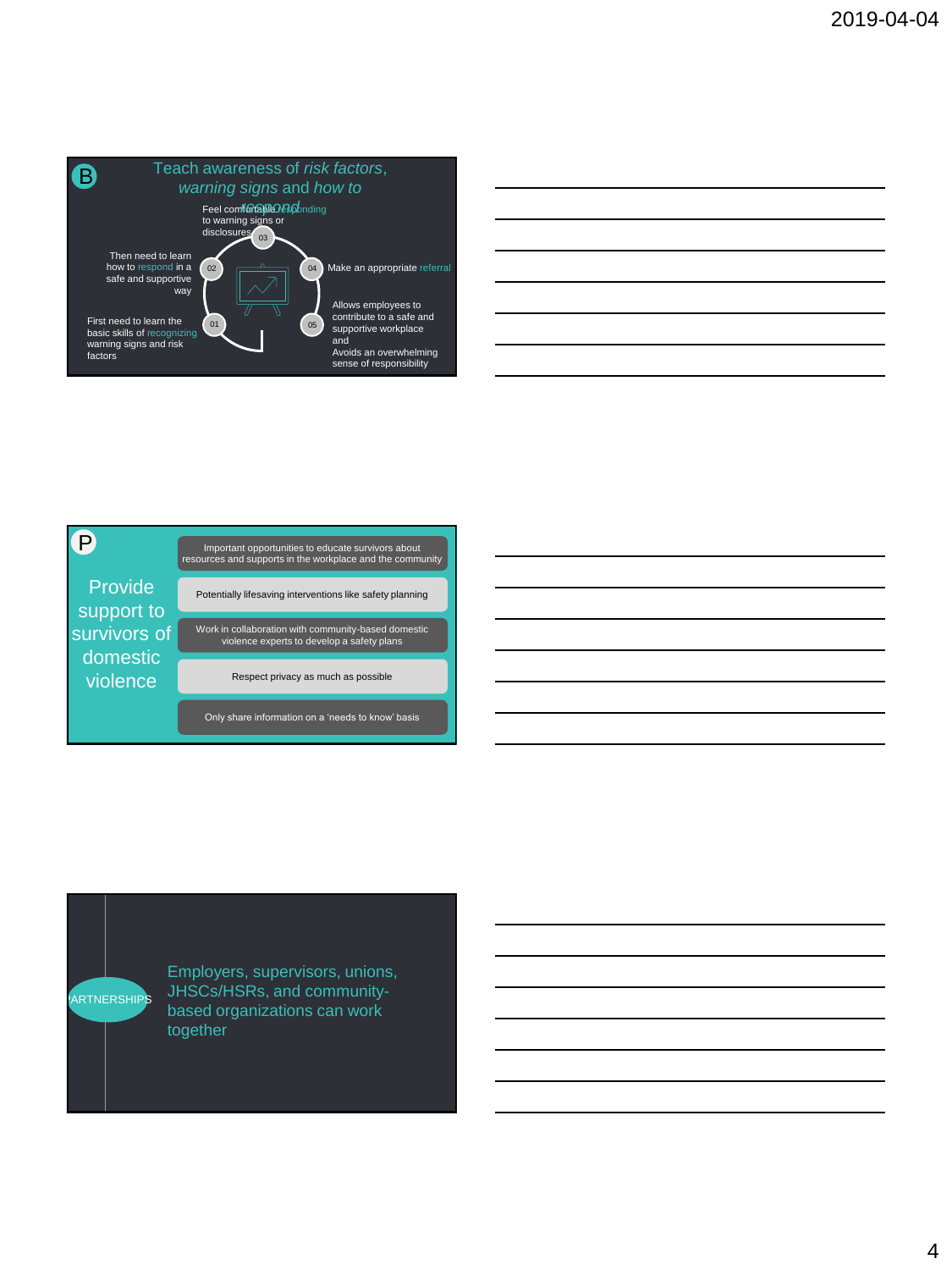# **B** Partner with unions

Partnerships with unions provide support for broadscale workplace changes

Increase confidence in workplace supports, to decrease stigma, and to encourage general discussion about this prevalent issue

Unions have a strong history in the development of this work

P

### Develop partnerships

 $\overline{\cdots}$ 

with communitybased organization

s

- Partnerships between employers and women's service agencies, community-based intervention programs, local DV experts Develop better capacity to provide appropriate
- prevention and intervention to victims and perpetrators
- Ensure expertise is immediately available

Streamline the referral process



Provide training support



Promote non-violence social norms through education and the example set by leadership